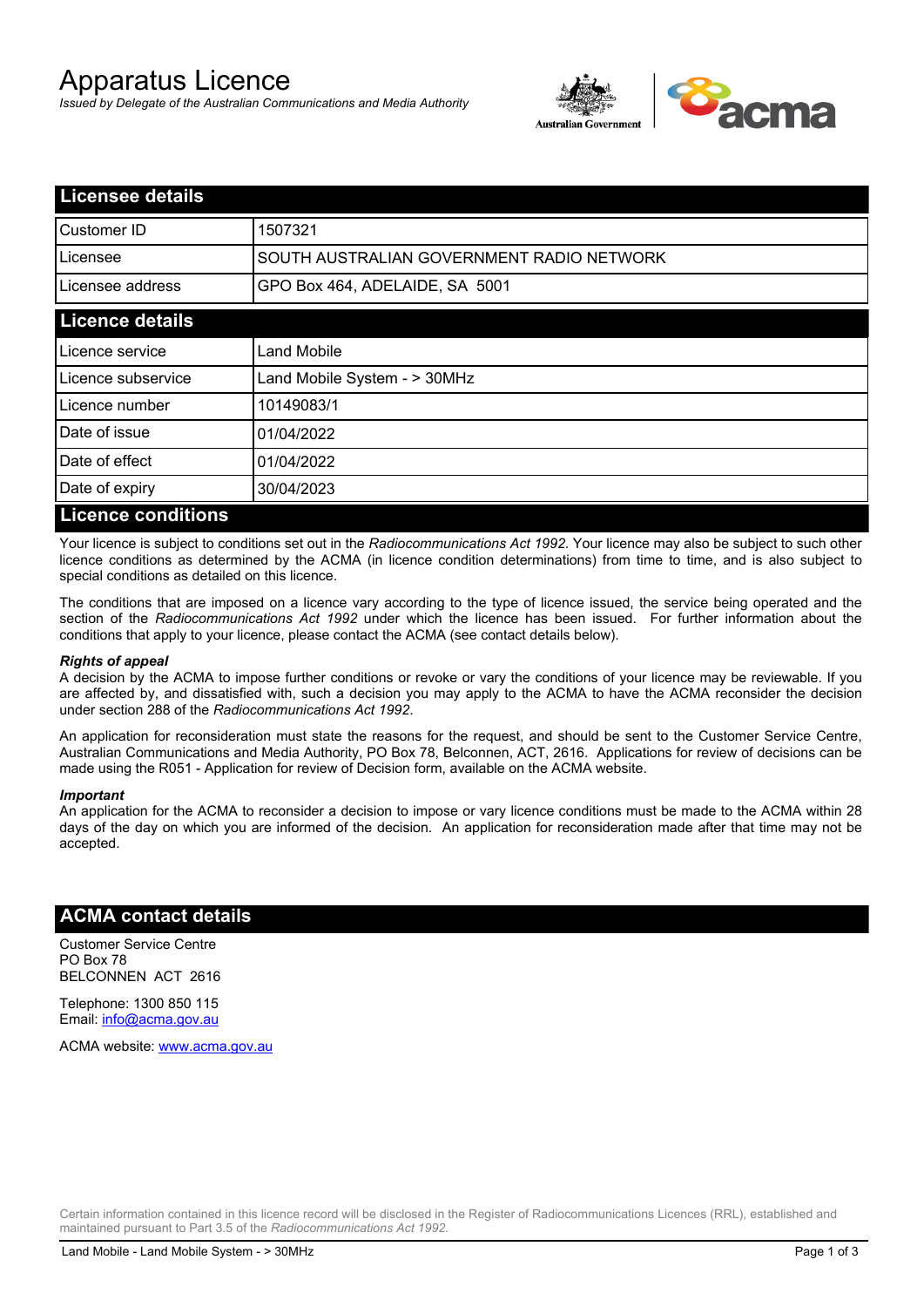# **Advisory Notes applying to licence no.: 10149083/1**

Conditions applicable to the operation of Land Mobile System station(s) authorised under this licence can be found in the Radiocommunications Licence Conditions (Apparatus Licence) Determination and the Radiocommunications Licence Conditions (Land Mobile Licence) Determination. Copies of these determinations are available from the ACMA and from the ACMA home page (www.acma.gov.au).